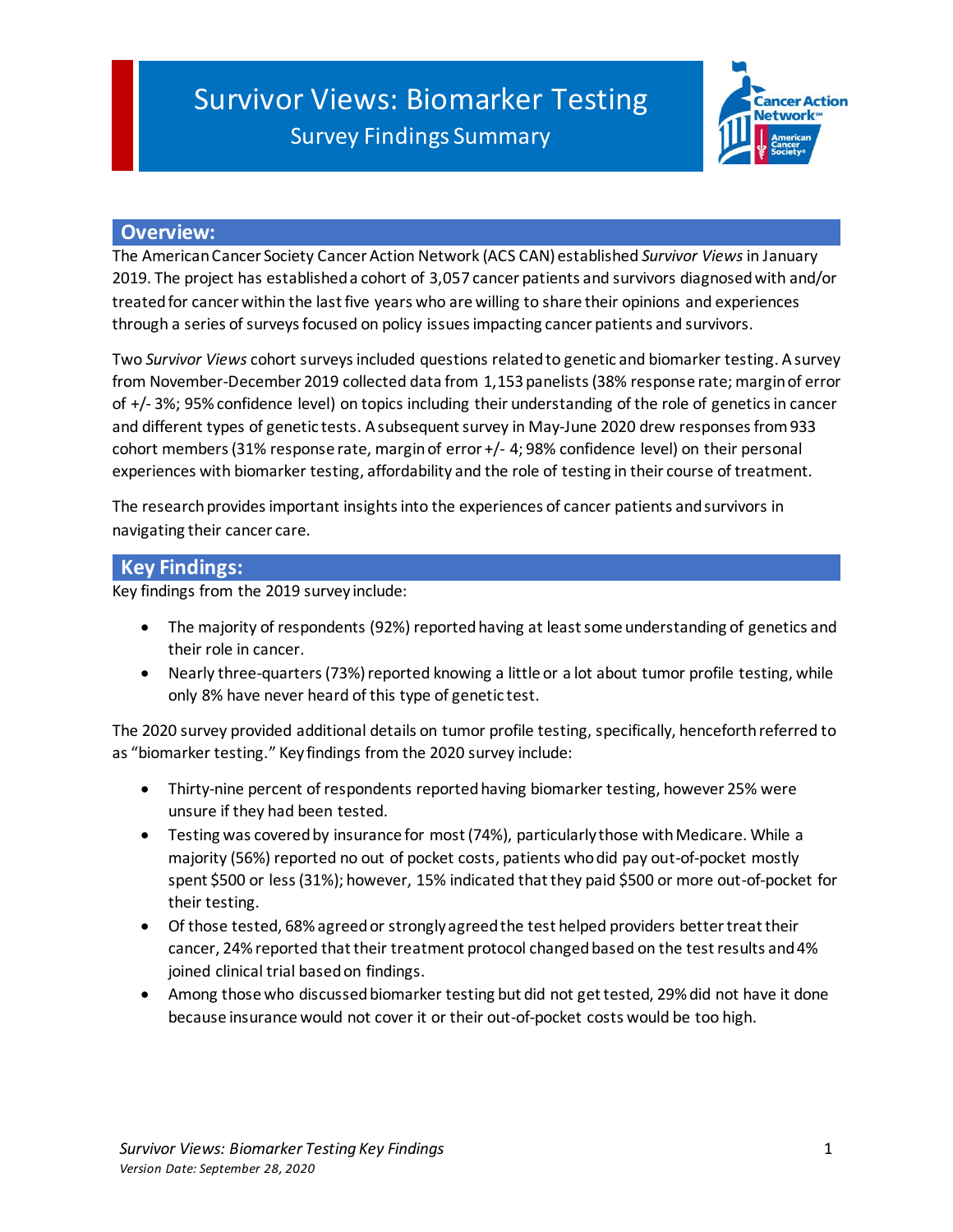# Survivor Views: Biomarker Testing Survey Findings Summary



# **Survey Findings**

The 2019 *Survivor Views*survey asked cancer patients and survivors about their baseline understanding of genetic testing. Most respondents(79%) indicated some understanding of genetics and their role in cancer, while 13% reported they were close to or had attained expert understanding, and 6% reported no understanding at all. Respondents were somewhat less confident in their understanding of biomarker testing: 57% indicated they know a little about it; 16% know a lot about it; 20% have heard of it but do not know what it is; and 8% who have never heard of it.

The 2020 *Survivor Views*survey focused on experiences of biomarker testing. One-quarter of respondents (25%) were unsure if they had ever had biomarker testing for their cancer. Of those who were certain, respondents were almost equally split between those who reported they had biomarker testing (39%) and those who had not (36%).

Focusing on those patients who reported having biomarker testing, 84% did so based on their provider's suggestionand14% indicated that they asked for testing. Nearly three-quarters(74%) reported their insurance covered the test, and more than half (56%) paid no out of pocket costs for the test (Figure 1). Among those who did incur direct costs, most paid under \$500 (31% of all who were tested) and 15% of respondents indicated that they had paid \$500 or more out-of-pocket for their testing.



Figure 1: Out-of-pocket costs for biomarker testing

Insurance coverage for biomarker testing varied by type of insurance (Table 1), with respondents insured by Medicare most likely to report the test being covered, while those on privately purchased plans were least likely.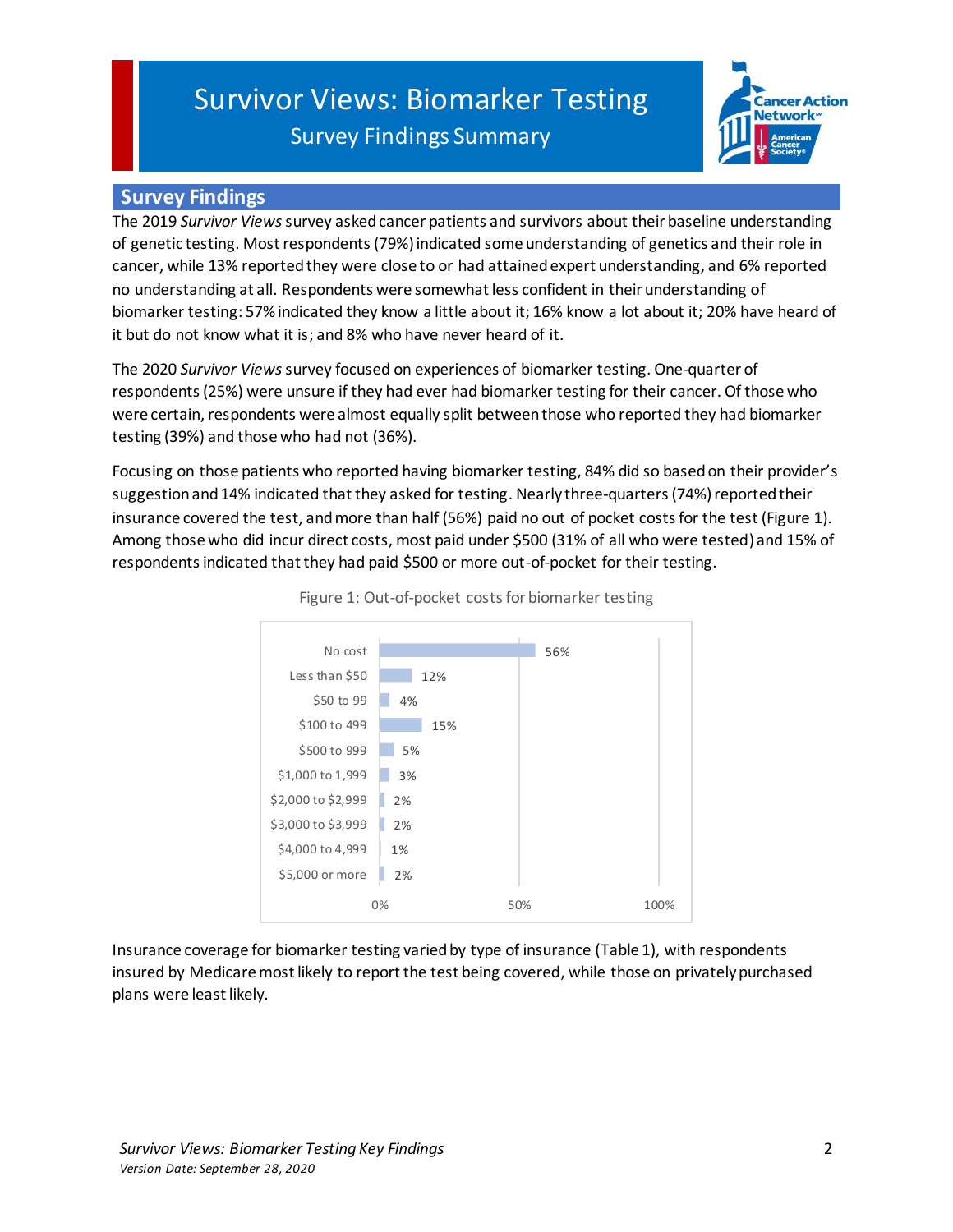

#### Table 1: Biomarker testing coverage by insurance type

|                            | Primary insurance at time of treatment |                                |                             |
|----------------------------|----------------------------------------|--------------------------------|-----------------------------|
|                            | <b>Privately purchased</b><br>$(N=30)$ | Employer provided<br>$(N=246)$ | <b>Medicare</b><br>$(N=32)$ |
| <b>Testing covered</b>     | 63%                                    | 74%                            | 91%                         |
| <b>Testing not covered</b> | 33%                                    | 13%                            | 3%                          |
| <b>Unsure</b>              | 3%                                     | 10%                            | 3%                          |
| Not applicable             | 0%                                     | 3%                             | 3%                          |

Of those tested, 64% reported the results did not change their treatment, but 24% did report a change in their treatment protocol and 4% enrolled in a clinical trial based on the findings. Respondents tended to report biomarker testing had positive effects on their cancer care (Figure 2). Sixty-eight percent report that biomarker testing provided valuable information that helped their provider better treat their cancer and 41% believe they were able to avoid unnecessary treatment thanks to biomarker testing. Respondents were less certain about the role of biomarker testing in their recovery, however, with 37% reporting they were more likely to successfully recover because of testing but 46% were unsure.

Figure 2: Sentiments about biomarker testing



Among those who did not have biomarker testing, the majority (69%) did not discuss it with their provider. Of the 13% who did discuss testing with their provider, 8% raised the issue themselves and 5% reported the provider initiated the discussion. For those who discuss biomarker testing with a provider but ultimately were not tested, 38% reported they were not good candidates for testing and 26% were not tested because insurance would not cover it. Sixty seven percent of those who did not have biomarker testing indicated that if they were a candidate, they would want to have it done.

## **Methodology**

*Survivor Views*is an ACS CAN initiative designed to enhance the organization's mission to end suffering and death from cancer. Data provided by cancer patients and survivors as part of this project allows for a greater understanding of their experiences and opinions on cancer-related issues and gives voice to cancer patients and survivors in the shaping and advocating of public policies that help prevent, detect, and treat cancer and promote a more positive quality of life for those impacted.